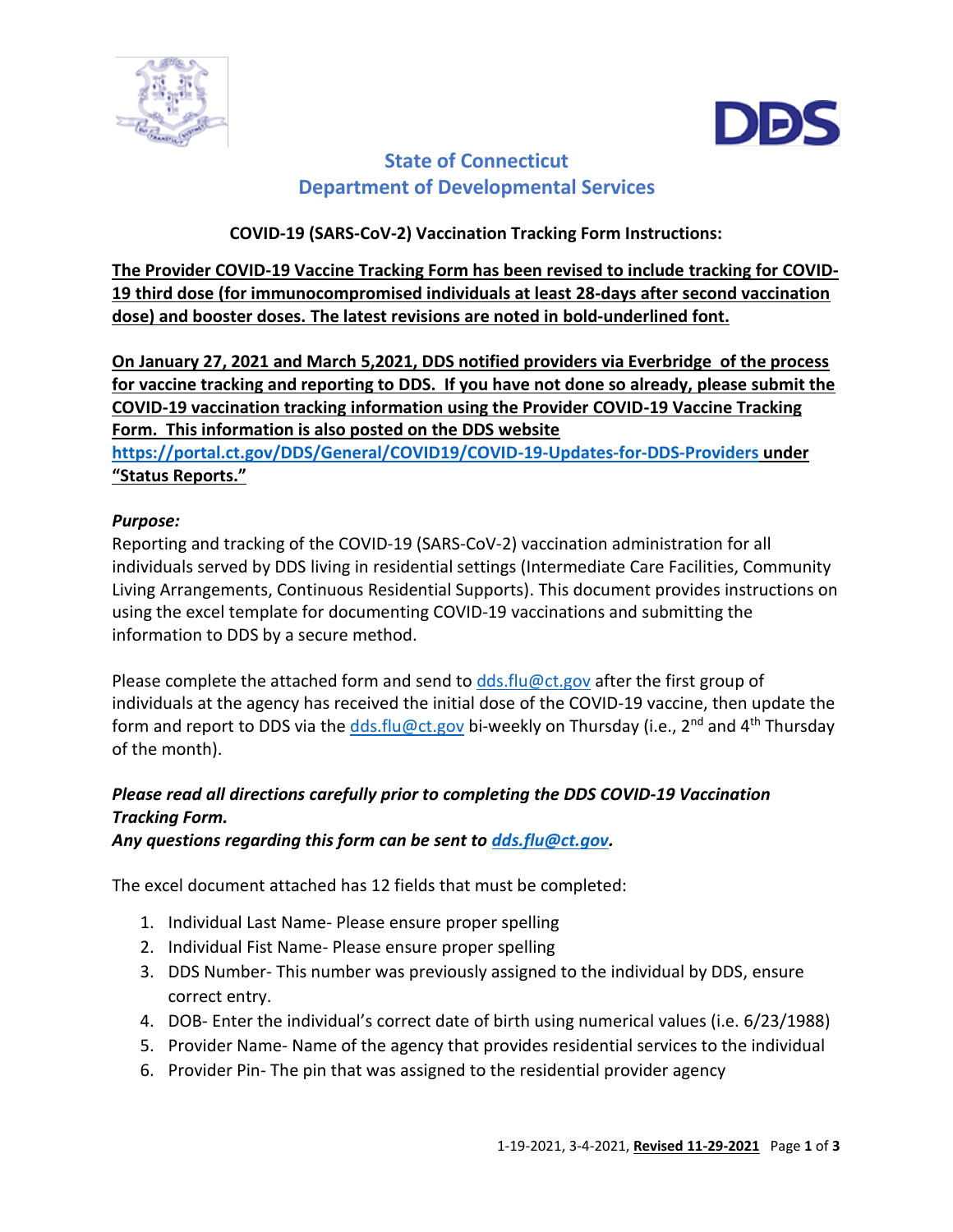



# **State of Connecticut Department of Developmental Services**

- 7. Individual Residential Address- Street name, number and town (i.e. 55 Maple Street, Wethersfield)
- 8. Vaccine Received (drop down)- Click on the box, a small down arrow will appear to the right, click the arrow and select the option that applies to the manufacturer of the vaccine that has been administered to the individual (Pfizer-BioNTech, Moderna, Janssen- Johnson & Johnson, Declined)
- 9. Vaccine Administrator (drop down)- Click on the box, a small down arrow will appear to the right, click the arrow, and select the option that applies to the company that has administered the vaccine to the individual (CVS, Walgreens, Other). If the other option is selected, please write the company or healthcare provider that administered the vaccine (i.e. Hartford Healthcare, ProHealth Physicians- PCP)
- 10. Date of first dose- enter in numerical value (i.e., 1/13/2021)
- 11. Date of second dose- enter in numerical value (i.e., 2/2/2021)
- **12. Date of third dose- applies to immunocompromised individuals who had a third dose administered at least 28-days after the second dose; enter in numerical value (i.e., 3/2/2021)**
- **13. Third dose vaccine received (drop down)- Click on the box, a small down arrow will appear to the right, click the arrow, and select the option that applies to the manufacturer of the vaccine that has been administered to the individual (Pfizer-BioNTech, Moderna, Janssen- Johnson & Johnson, Declined)**
- **14. Date of booster- applies to individuals who received the booster 6-months after the second dose; enter in numerical value (i.e., 11/2/2021)**
- **15. Booster vaccine received (drop down)- Click on the box, a small down arrow will appear to the right, click the arrow, and select the option that applies to the manufacturer of the vaccine that has been administered to the individual (Pfizer-BioNTech, Moderna, Janssen- Johnson & Johnson, Declined)**
- 16. Notes- Enter additional information pertaining to the vaccine administration (i.e., name of other vaccine administrator, if the person declined related to an allergy this section can be used to indicate the allergy). Also, if an individual has a reaction to the vaccine, identified by the healthcare provider (medical doctor, advanced practical registered nurse, physician's assistant)

*Save file with agency name, COVID19 Vaccine Tracking, and last revision date (i.e., Agency name-COVID19 Vaccine Tracking 1-21-2021). After the second dose save file with latest revision date (i.e. Agency name-COVID19 Vaccine Tracking 2-4-2021).*